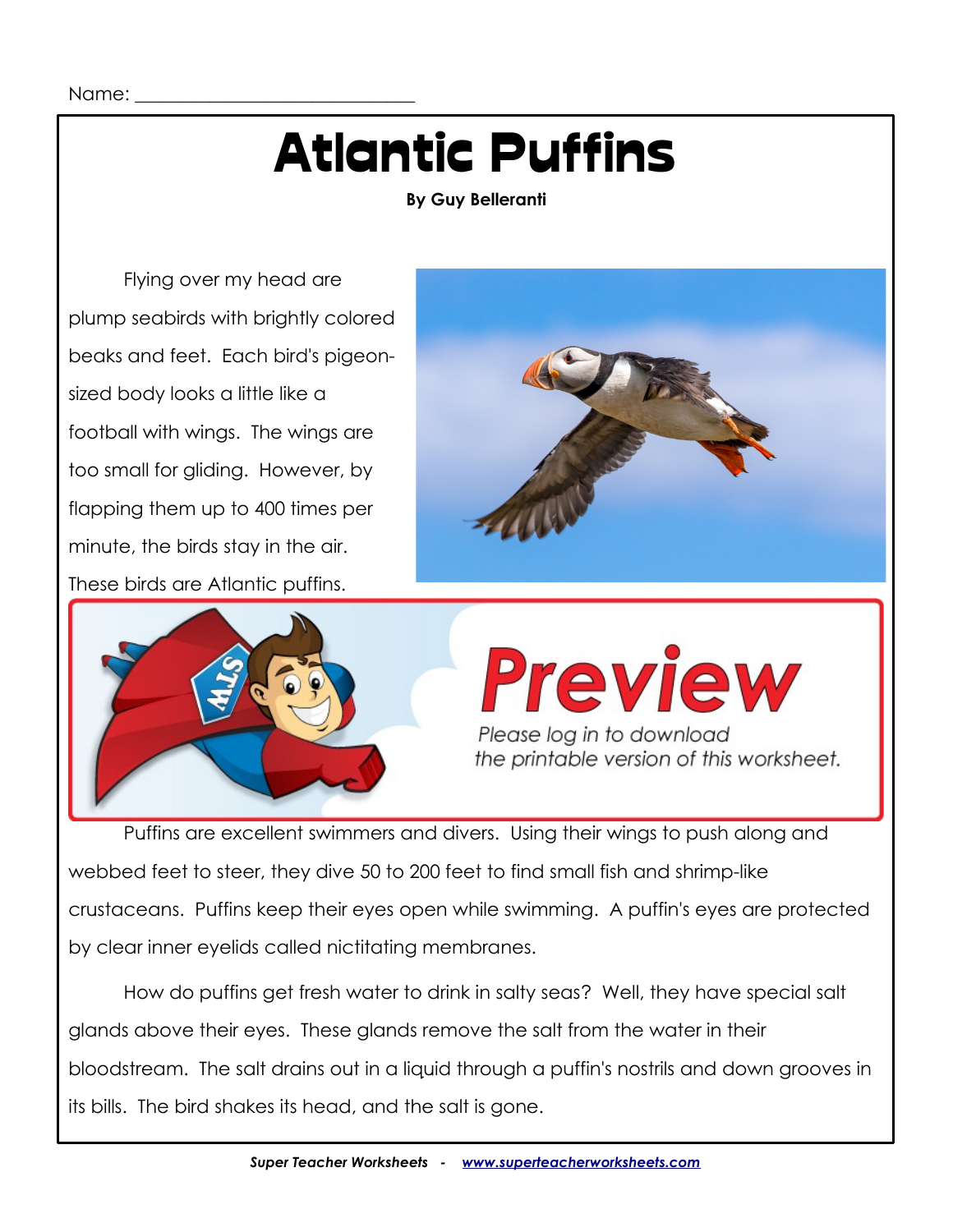In spring, Atlantic puffins come together in colonies on the islands and coastlands of the northeastern U.S. and Canada. Colony sizes range from a few hundred to hundreds of thousands. The feet and beaks of both males and females change from a dull winter gray to a bright orange. The color and the size of beaks may help birds decide on a mate.





### About the Author

Guy Belleranti is an author of fiction, poetry, articles, puzzles, and humor for children and adults. He also works as a docent at the Reid Park Zoo in Tucson, Arizona. The information in this article comes from his experiences teaching children about the wild animals at the zoo.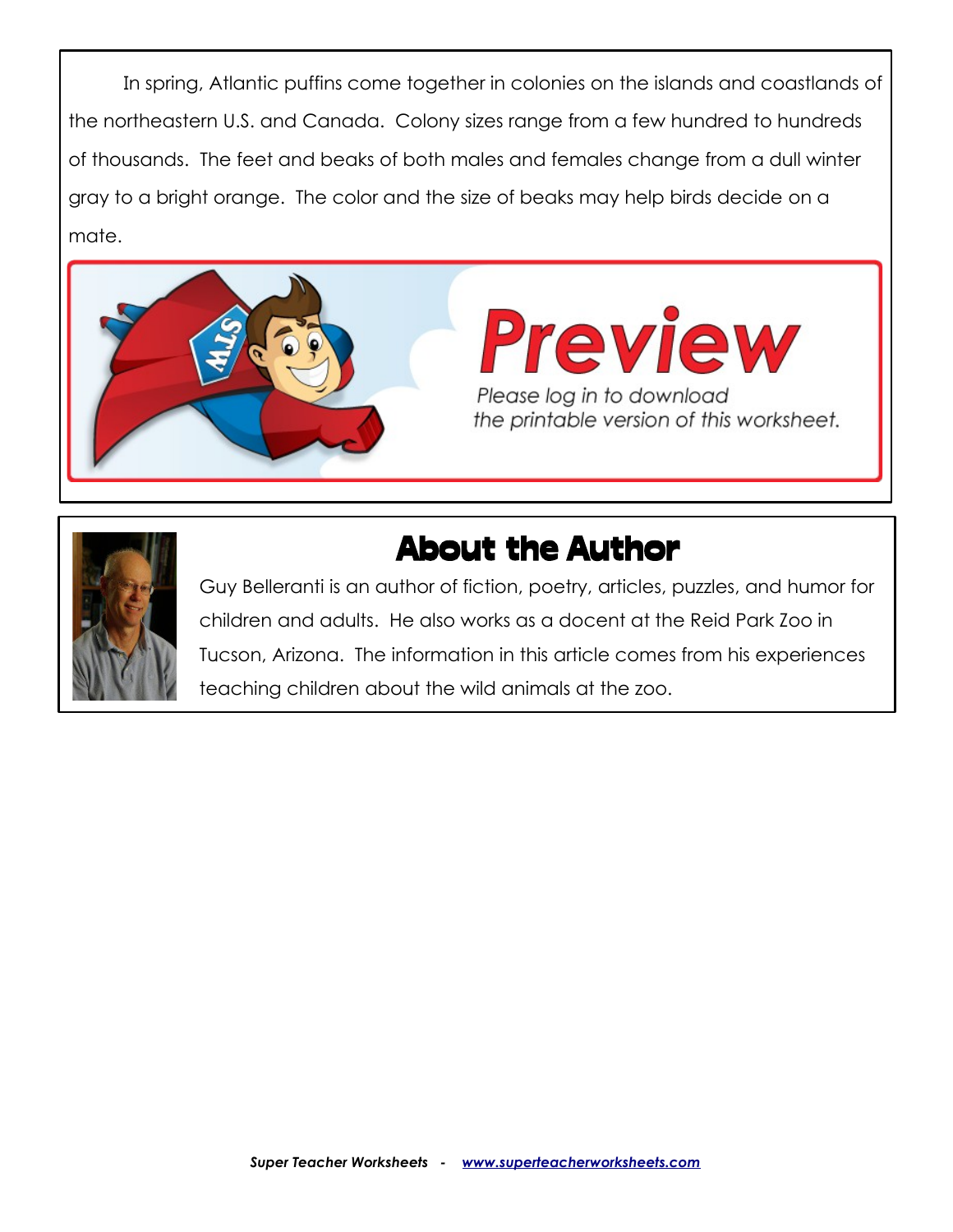\_\_\_\_\_\_\_\_\_\_\_\_\_\_\_\_\_\_\_\_\_\_\_\_\_\_\_\_\_\_\_\_\_\_\_\_\_\_\_\_\_\_\_\_\_\_\_\_\_\_\_\_\_\_\_\_\_\_\_\_\_\_\_\_\_\_\_\_\_\_\_\_\_\_\_\_\_\_\_\_\_\_\_\_\_\_\_\_

 $\mathcal{L}_\text{max} = \frac{1}{2} \sum_{i=1}^{n} \frac{1}{2} \sum_{i=1}^{n} \frac{1}{2} \sum_{i=1}^{n} \frac{1}{2} \sum_{i=1}^{n} \frac{1}{2} \sum_{i=1}^{n} \frac{1}{2} \sum_{i=1}^{n} \frac{1}{2} \sum_{i=1}^{n} \frac{1}{2} \sum_{i=1}^{n} \frac{1}{2} \sum_{i=1}^{n} \frac{1}{2} \sum_{i=1}^{n} \frac{1}{2} \sum_{i=1}^{n} \frac{1}{2} \sum_{i=1}^{n} \frac{1$ 

#### Name:

### Atlantic Puffins

### **By Guy Belleranti**

- **1.** Based on the information in the article, where are you most likely to see an Atlantic puffin?
	- **a.** Coast of Maine
	- **b.** Coast of Florida
	- **c.** Coast of British Columbia
	- **d.** Coast of Southern California
- **2.** What is an Atlantic puffin's extra eye covering called, and what does it do?



 $\mathcal{L}_\text{max} = \frac{1}{2} \sum_{i=1}^{n} \frac{1}{2} \sum_{i=1}^{n} \frac{1}{2} \sum_{i=1}^{n} \frac{1}{2} \sum_{i=1}^{n} \frac{1}{2} \sum_{i=1}^{n} \frac{1}{2} \sum_{i=1}^{n} \frac{1}{2} \sum_{i=1}^{n} \frac{1}{2} \sum_{i=1}^{n} \frac{1}{2} \sum_{i=1}^{n} \frac{1}{2} \sum_{i=1}^{n} \frac{1}{2} \sum_{i=1}^{n} \frac{1}{2} \sum_{i=1}^{n} \frac{1$ 

 $\mathcal{L}_\text{max} = \frac{1}{2} \sum_{i=1}^{n} \frac{1}{2} \sum_{i=1}^{n} \frac{1}{2} \sum_{i=1}^{n} \frac{1}{2} \sum_{i=1}^{n} \frac{1}{2} \sum_{i=1}^{n} \frac{1}{2} \sum_{i=1}^{n} \frac{1}{2} \sum_{i=1}^{n} \frac{1}{2} \sum_{i=1}^{n} \frac{1}{2} \sum_{i=1}^{n} \frac{1}{2} \sum_{i=1}^{n} \frac{1}{2} \sum_{i=1}^{n} \frac{1}{2} \sum_{i=1}^{n} \frac{1$ 

 $\Box$ 

- **4.** What is a group of Atlantic puffins called?
	- **a.** pack **b.** flock
	-
- 
- **c.** colony **d.** rookery
- **5.** Where do Atlantic puffins dig burrows for their young, and why?



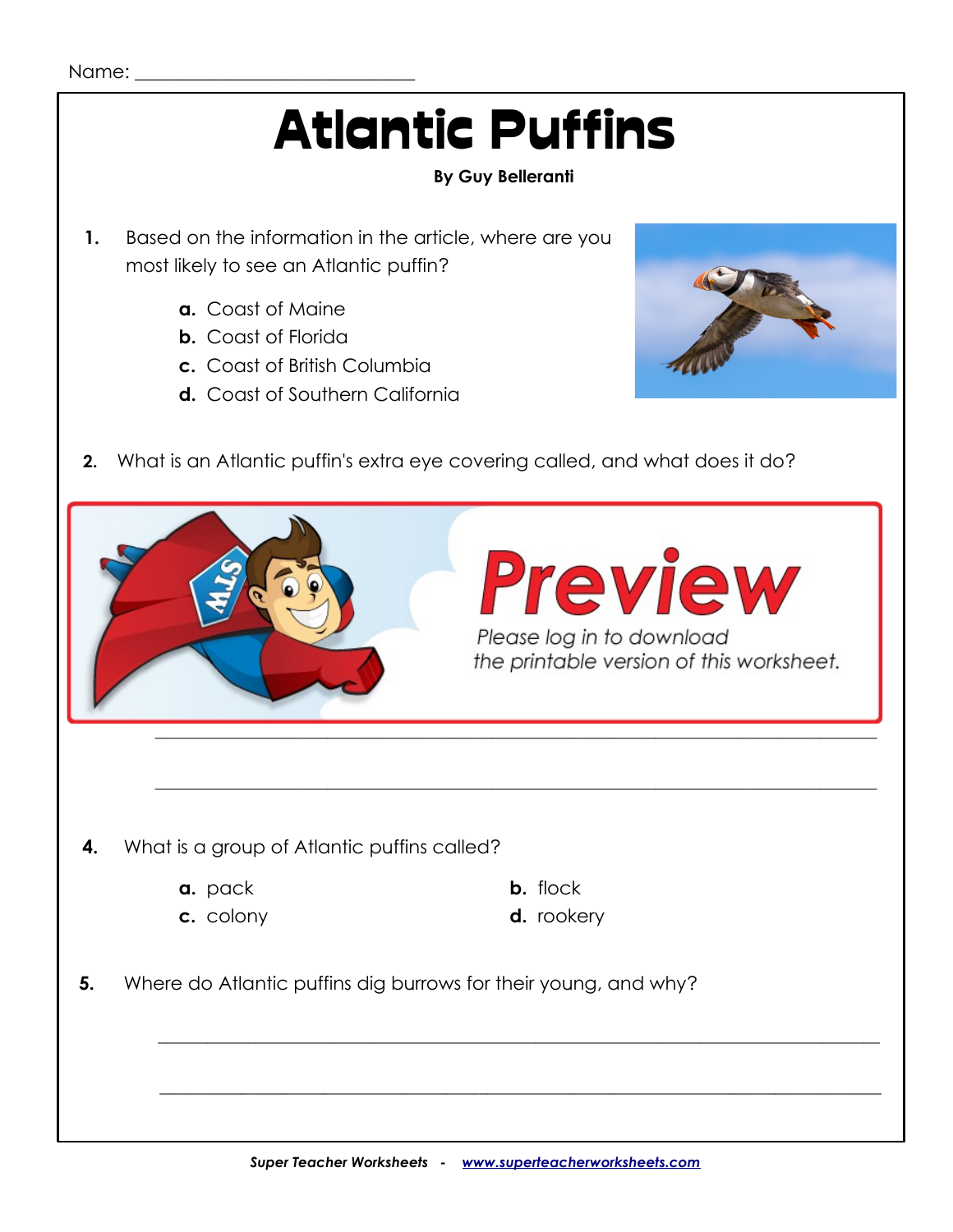| <b>Atlantic Puffins</b><br><b>By Guy Belleranti</b>                                 |                                                                                           |
|-------------------------------------------------------------------------------------|-------------------------------------------------------------------------------------------|
| Match each vocabulary word from the reading passage with the<br>correct definition. |                                                                                           |
| 1. burrow                                                                           | a. sitting on eggs in order to keep them warm<br>until they hatch                         |
| 2. preen                                                                            | <b>b.</b> organs in an animal's body that secrete<br>chemical substances                  |
|                                                                                     | <b>Preview</b><br>Please log in to download<br>the printable version of this worksheet.   |
| 6. glands                                                                           | f. a grooming habit of a bird in which it cleans<br>its feathers with its beak            |
| 7. nostrils                                                                         | g. thin structures that act as boundaries in<br>an organism                               |
| 8. grooves                                                                          | <b>h.</b> a short gray or white bird that makes cooing<br>sounds and eats seeds and fruit |
| 9. waxy                                                                             | <i>i.</i> long, narrow indentations                                                       |
| 10. membranes                                                                       | j. a mostly aquatic group of animals that<br>includes shrimp, lobsters, and crabs         |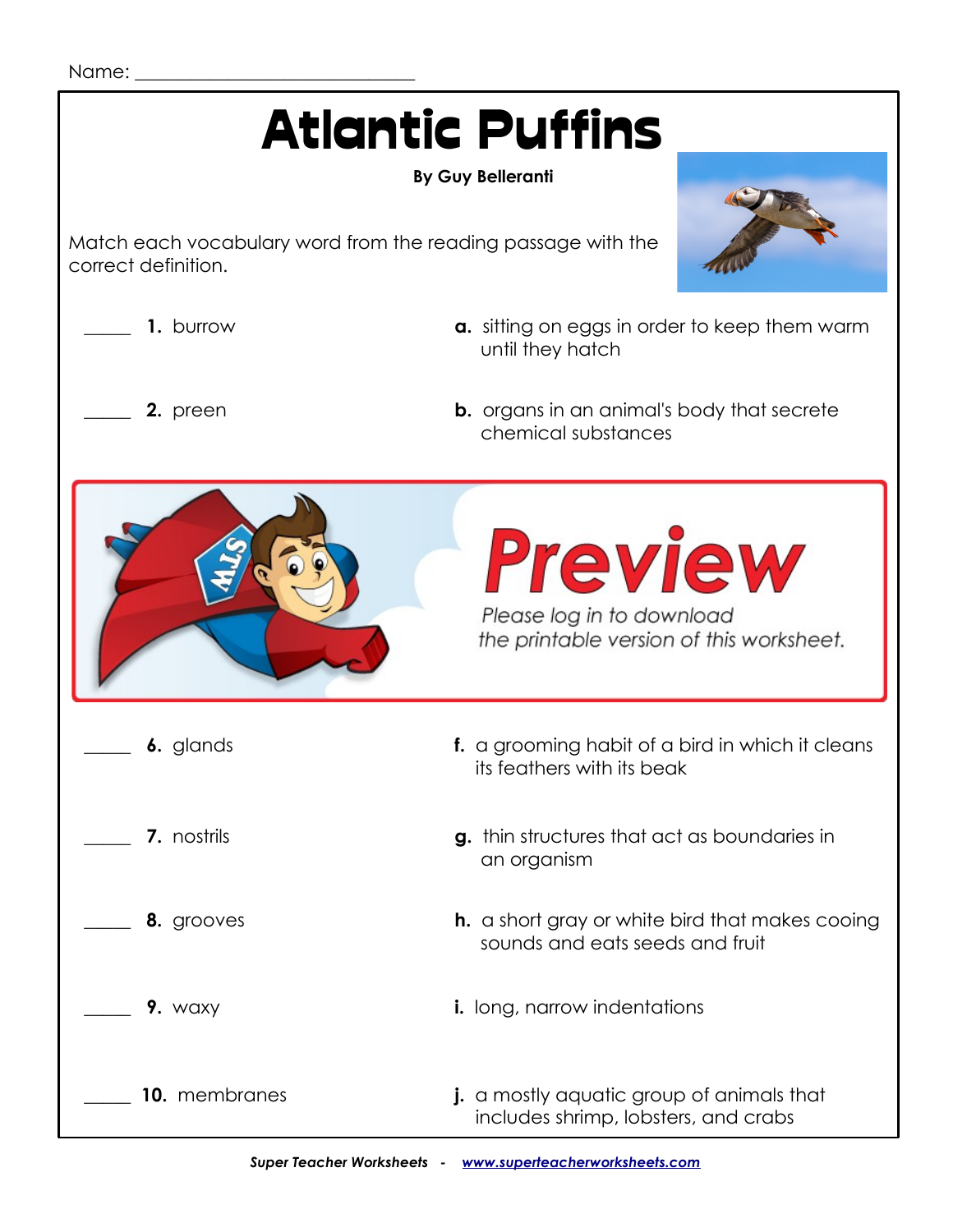Name:

# Atlantic Puffins

#### **By Guy Belleranti**

 $\_$  , and the set of the set of the set of the set of the set of the set of the set of the set of the set of the set of the set of the set of the set of the set of the set of the set of the set of the set of the set of th

 $\_$  , and the set of the set of the set of the set of the set of the set of the set of the set of the set of the set of the set of the set of the set of the set of the set of the set of the set of the set of the set of th

In the article, "Atlantic Puffins," you learned that puffins have physical adaptations that make them well-suited for life at sea.

Choose another bird species that is well-suited for spending a lot of time at sea. Describe three physical adaptations that help this bird species thrive in or around the ocean. If you need to use the Internet for your research, be sure to check with an adult first, and credit the website you used on the bottom of the page.





Website I Used:  $\blacksquare$ 

 $\_$  , and the set of the set of the set of the set of the set of the set of the set of the set of the set of the set of the set of the set of the set of the set of the set of the set of the set of the set of the set of th

 $\_$  , and the set of the set of the set of the set of the set of the set of the set of the set of the set of the set of the set of the set of the set of the set of the set of the set of the set of the set of the set of th

 $\_$  , and the set of the set of the set of the set of the set of the set of the set of the set of the set of the set of the set of the set of the set of the set of the set of the set of the set of the set of the set of th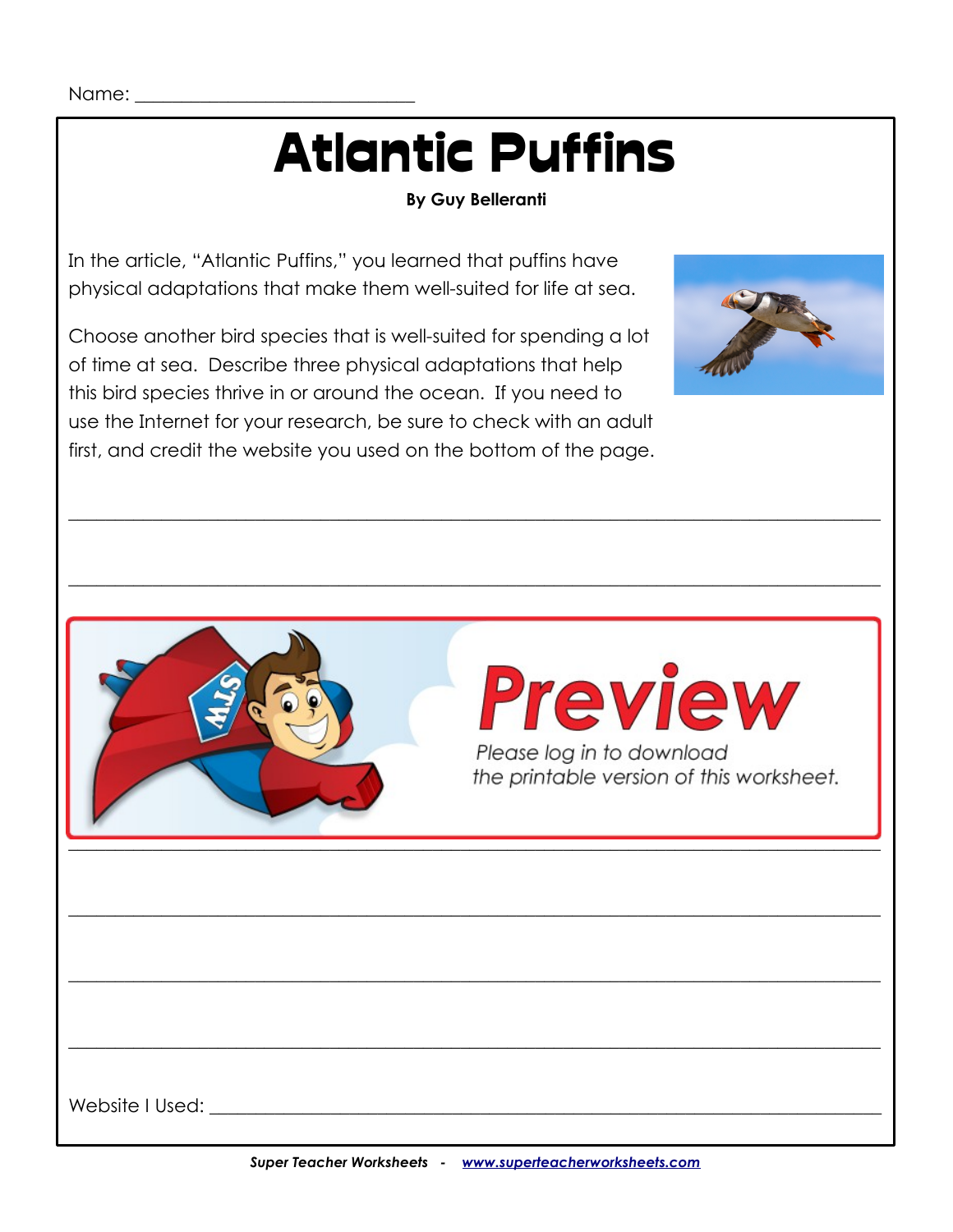

### Atlantic Puffins

**2. At is an Atlantic purchase of the atlantic purchase of the covering called, and what does it does it does it does it does it does it does it does it does it does it does it does it does it does it does it does it doe** 

**An Atlantic puffin's extra eye covering is called a nictitating membrane.**

 **preen glands helps to keep their feathers clean and dry.**

**b. pack of the contract of the contract of the contract of the contract of the contract of the contract of the contract of the contract of the contract of the contract of the contract of the contract of the contract of th c. d.** rookery **d.** rookery **d.** rook

*<b>S and where do Atlantic puffins dig burrows for the state of the state of the state of the state of the state* 

**4.** What is a group of Atlantic puffins called? **c**

 **predators.**

**It protects the puffin's eyes underwater so it can keep them open while swimming.**

**(Answers will vary.) Examples: Their feathers trap air close to their skin to keep** 

**The main affine and the them after a straight and their wings are away from the straight and their wings are a used to properly the water. The water special salt glands the water. The water help them filter out salt so the oil from the oil from the oil from the oil from the oil from the oil** 

**By Guy Belleranti**

- **1.** Based on the information in the article, where are you most likely to see an Atlantic puffin? **a**
	- **a. Coast of Maine**
	- **b.** Coast of Florida
	- **c.** Coast of British Columbia
	- **d.** Coast of Southern California



Please log in to download the printable version of this worksheet.